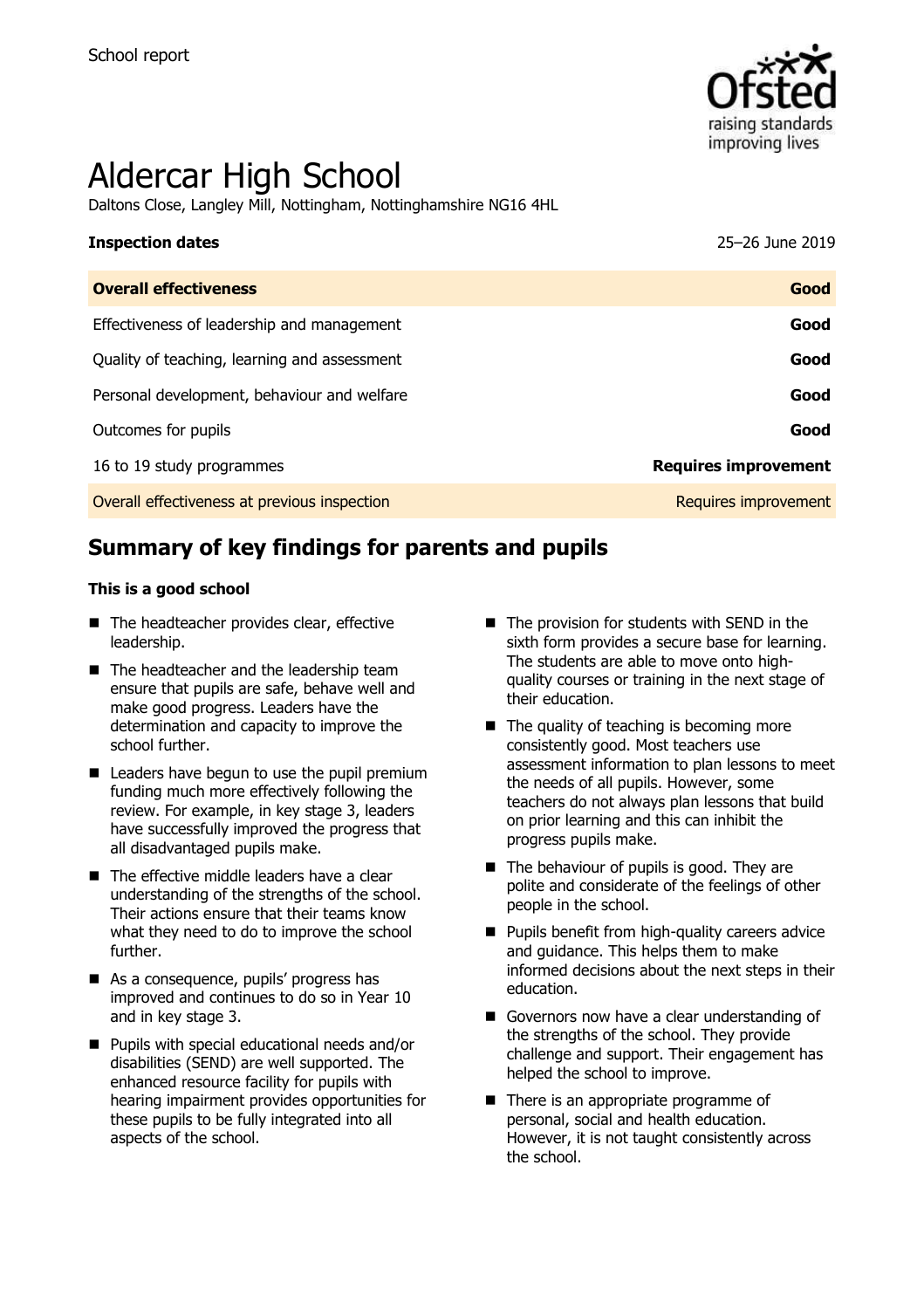

# **Full report**

### **What does the school need to do to improve further?**

- **IMPROVE OUTCOMES for pupils by:** 
	- ensuring that all teachers, especially those who teach English, plan for and provide a consistently high level of challenge for pupils, particularly from the start of Year 7
	- ensuring that development planning and monitoring of student progress in the sixth form are focused more precisely on raising attainment and securing better retention.
- **Improve consistency in the teaching of personal, social, health and economic education** (PSHE) so that it is taught effectively to better prepare pupils for life in modern Britain.
- **IMPROVE THE CONSTRUCTS IN THE WAY ATTE IN STATE CONSTRUCTS** In Improve the consistency in the way in which safeguarding records are maintained by using the new recording system to ensure that all records and chronologies capture the school's effective actions and decision-making.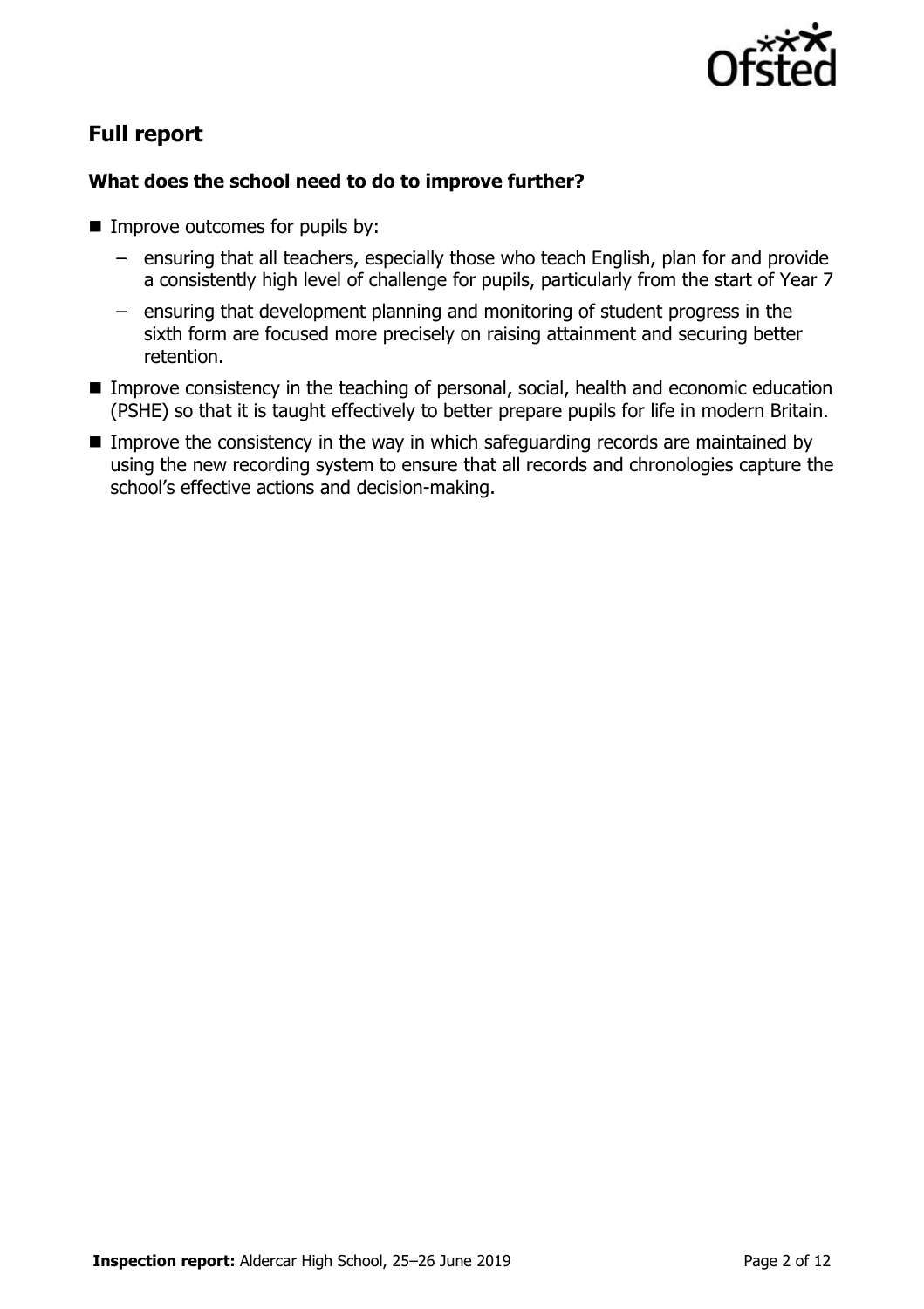

# **Inspection judgements**

#### **Effectiveness of leadership and management Good**

- The headteacher and the leadership team are working well together in order to evaluate the impact of their actions. They have introduced a number of new initiatives and, as a consequence of their robust quality assurance programmes, they have a clear understanding of what has worked and what needs further development.
- The school development plan clearly articulates what needs to be done to further improve the school's effectiveness.
- Leaders have high expectations. They strive to improve the quality of teaching and learning through introducing a consistency to whole-school planning using five pillars lesson plan.
- Senior leaders hold middle leaders to account with greater rigour. Middle leaders have welcomed the opportunities and support provided to develop their teams. However, there is still some work to be continued, especially in English, to ensure that all middle leaders are having the same positive impact on progress.
- The overwhelming majority of teachers welcomed the opportunities for staff training and their practice has improved. Leaders target training effectively on those areas that require additional support in order to improve. However, there are not sufficient opportunities to share best practice in order to continue to improve progress for pupils.
- Work is now monitored with much greater scrutiny. Teachers now feel that they are clear about what is expected of them. As a consequence, staff morale is high and teachers say that they are proud to work at the school. However, there is a need to ensure that new systems, especially in behaviour management, are consistently applied.
- Leaders have ensured that the majority of pupils receive a good education at key stage 3. The broad and balanced curriculum provides pupils with the opportunity to build core knowledge and deepen their understanding throughout the first three years in the school.
- Leaders have ensured that the school's use of the pupil premium funding is now much better spent.
- The external review of funding has ensured that leaders and governors are more confident that the funding is focused on the specific needs of disadvantaged pupils.
- The additional funding for pupils with SEND is used well. The recently appointed special educational needs coordinator (SENCo) has a clear understanding of the individual pupils' needs. These are shared with the staff. The SENCo's strategic and operational leadership means that teachers are more confident in being able to provide for pupils in lesson. Pupils are making much improved progress.
- The majority of parents and carers who responded to Parent View are positive about the school.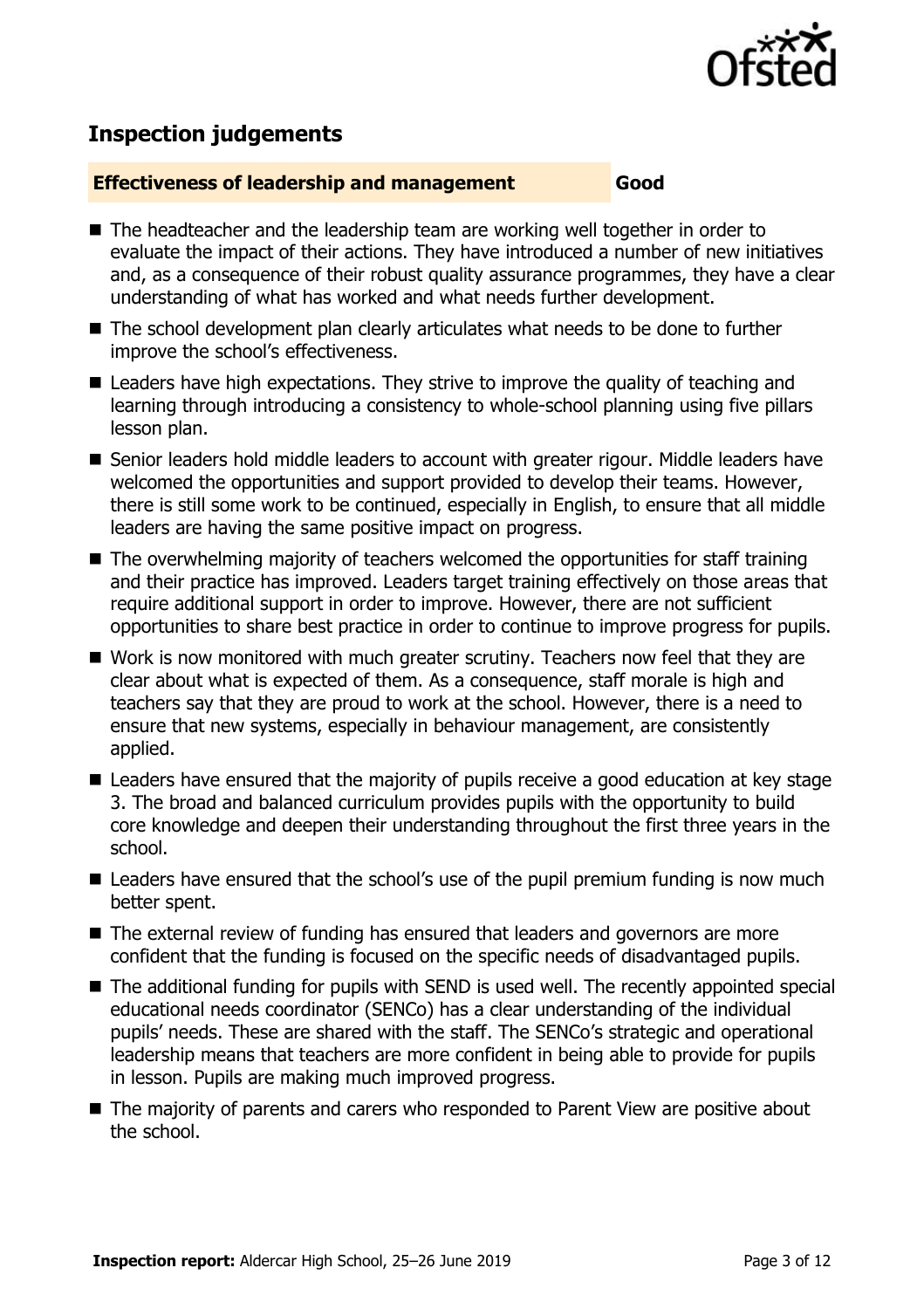

#### **Governance of the school**

- $\blacksquare$  The majority of the governing body are new in post since January 2018 following a review of governance. However, this is a team of experienced governors who are or have been on governing bodies at other institutions.
- Governors ensure that they are thoroughly informed about the school's performance. They hold senior leaders to account, both challenging them and supporting them.
- Governors scrutinise information provided and ask probing and pertinent questions of leaders. Where there are major developments that may affect the school governors will hold additional meetings to ensure that they are not distracted from their core purpose.
- Governor link visits to the school are now much more focused on helping the school to improve. The more regular interactions with the leadership team ensure that governors are up to date with the operational matters in school. This then helps to give greater clarity to their strategic role in the school.

#### **Safeguarding**

- The arrangements for safeguarding are effective.
- The designated safeguarding lead is supported by the recently formed safeguarding team. Members are aware that they need to meet more regularly as a team to better share information. However, all actions are undertaken in a timely manner.
- Staff training is carried out and updated annually. Staff know about safeguarding. The school's reorganised approach to training from the new team provides better opportunities to help embed teachers' responsibilities.
- Staff know how to report concerns about pupils' well-being and act promptly when they have concerns.
- **Pupils say that they feel safe and know that they have someone to talk to if they need** support.

#### **Quality of teaching, learning and assessment Good**

- The five pillars of Aldercar provide the planning structure with which teachers are able to plan work in a more consistent way. When used effectively, this helps teachers know what to prepare for, based on assessment data, to better meet the needs of pupils.
- Middle leaders are now given more support to take greater responsibility for learning in their areas. They are held to account more rigorously by school leaders through line management meetings and focused reviews of provision. As a consequence, the majority of faculty leaders are clearer about how to hold their teams to account.
- The teaching of mathematics and science is rapidly improving. Heads of faculty understand where there are areas of need and know how to meet these needs. Leaders know that this best practice needs to be shared across all faculties and they have the capacity to support those areas that need development to come up to the standards of the most effective teams.
- Teachers now more skilfully use questioning to help pupils to develop their thinking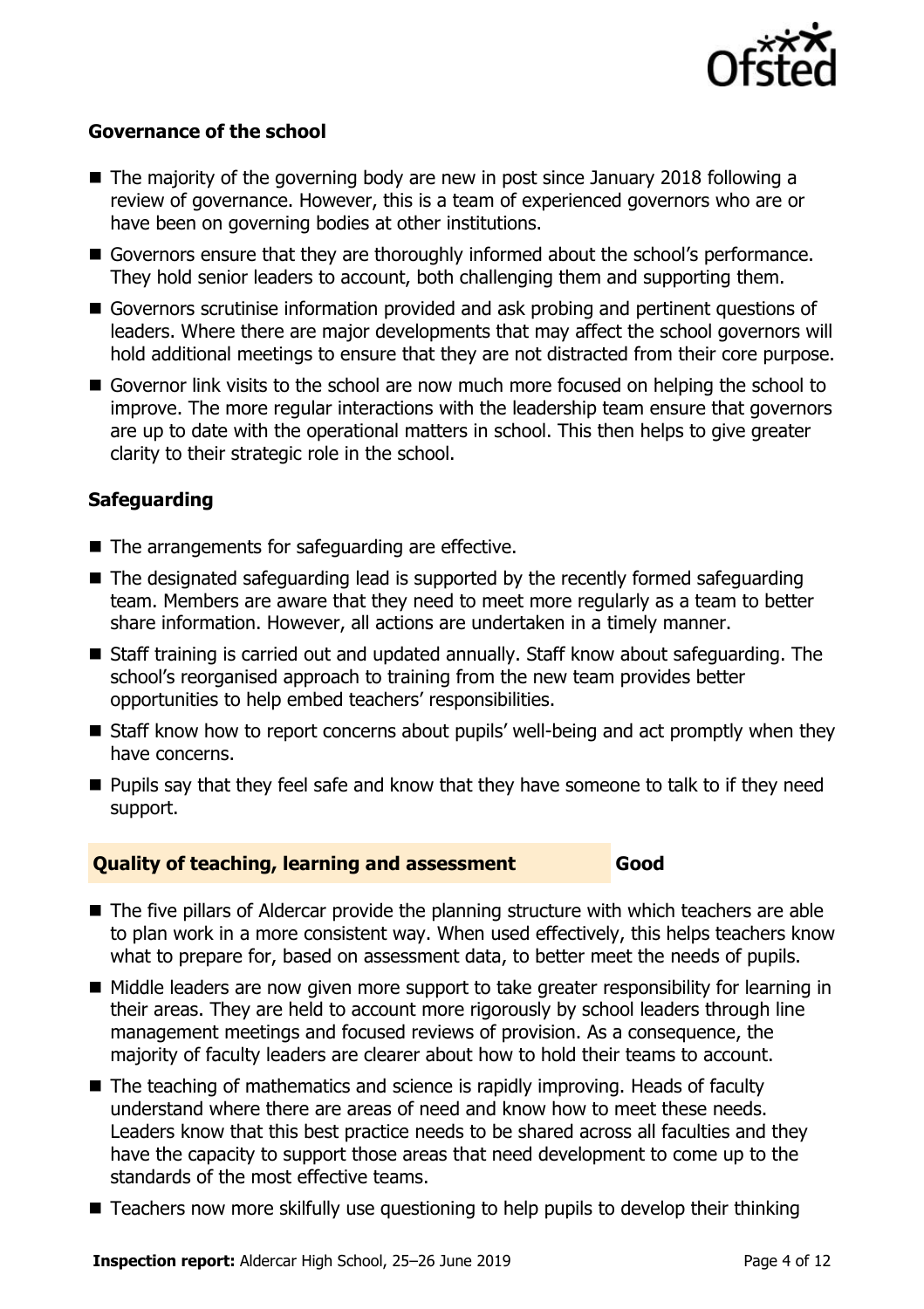

skills. For example, in Year 8 geography, pupils were questioned in order to check that learning was secure before they were challenged by the teacher.

- Teachers have good subject knowledge which they use to provide a solid foundation for learning. Where lessons are well planned, teachers provide clear explanations and demonstrations to help pupils to better access learning. This was seen clearly, for example, in the post-16 enhanced resource provision providing a clear structure for learning.
- The majority of teachers have high expectations of what pupils are able to achieve. They are using assessment data to plan more challenging lessons. However, where lessons are not fully stretching pupils, and teachers have not taken into account learning from key stage 2, then pupils are not able to make expected progress.
- Teachers care about their pupils, who value this across all phases and provisions within the school. Relationships between staff and pupils are generally very positive.
- The school has implemented a new approach to assessment and feedback. This still needs time for teachers to be fully secure in how it is used in order to help pupils know what they need to do to improve subject-specific areas for development.

#### **Personal development, behaviour and welfare Good**

#### **Personal development and welfare**

- The school's work to promote pupils' personal development and welfare is good.
- Leaders are providing support for pupils who are struggling with mental health issues. PSHE lessons are used to promote healthy and safe lifestyles and pupils could speak confidently about keeping themselves safe.
- **Pupils are aware that there are different reasons for bullying. Pupils say that, on the** rare occasions that bullying occurs, it is dealt with quickly and fairly. Pupils are confident that they will be listened to and trust that staff will take appropriate action.
- **Pupils understand diversity. They are aware that different people have different beliefs** and cultures. However, while pupils understand, they do not always have the vocabulary to fully articulate their opinions.
- **Pupils' transition from primary schools is well led. There were multiple opportunities to** visit the school and there was a focus on meeting the pastoral needs of the pupils. However, the school is aware that it needs to better use prior attainment from key stage 2 so that teachers can plan more challenging lessons that will help pupils to settle into work more quickly, especially in English.
- **Pupils receive high-quality careers advice and quidance. Pupils take part in the wide** range of activities available to them. This ensures that they are ready for the next stage of their learning.
- Destinations for pupils with SEND are very positive. Vulnerable pupils are prioritised for careers advice.
- **Pupils whom inspectors met during the inspection spoke very positively about their** experiences at school. Pupils wear their uniform with pride. Work is well presented in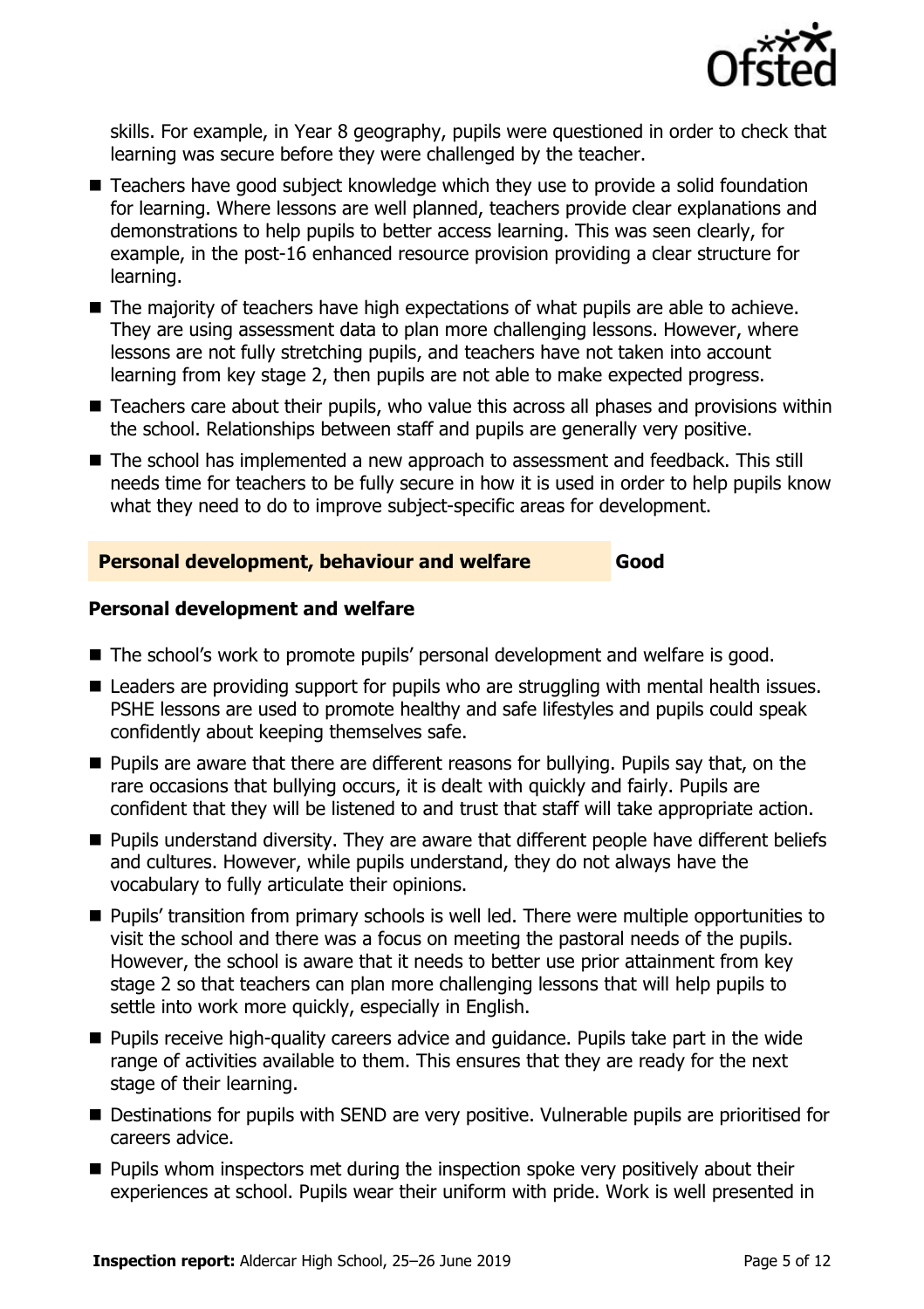

books.

■ There are a small number of pupils who attend alternative provision. Their well-being and progress are carefully monitored by the school.

#### **Behaviour**

- The behaviour of pupils is good.
- Conduct around the school is good. There is a calm and orderly atmosphere on corridors between lessons. Pupils socialise well together during their breaks. For example, many pupils welcomed inspectors and other visitors who were on site. They spoke to them courteously as well as holding open doors.
- **Pupils are punctual to lessons and move promptly to lessons after breaks. Pupils bring** their own equipment to lessons and this helps lessons to start purposefully.
- Leaders have introduced new strategies that have begun to improve behaviour in the school. Exclusions for poor behaviour have been declining as have permanent exclusions. The overall figure has reduced to below that of similar schools. Exclusions for disadvantaged pupils and pupils with SEND have been high but are now reducing.
- In lessons, the vast majority of pupils are successfully engaged in their learning. However, some low-level disruption in lessons went unchallenged and this leads to inconsistent progress, especially in Year 7.
- The leadership of the management of attendance has been strengthened since January 2019. The effective strategy for monitoring attendance has been effectively implemented and there is now a sharper and more strategic approach to monitoring and improving attendance. Attendance is now improving and is close to that of similar schools. However, the school is aware that there is still more to do.
- Attendance is particularly improving rapidly for those groups who had previously had high levels of persistent absence.
- The school has identified that some groups of pupils have had a significant impact on attendance. A structure has been put into place that helps pupils better engage with learning and, as a consequence, the attendance of these groups is beginning to improve rapidly.

#### **Outcomes for pupils Good**

- Outcomes for pupils have improved since the previous inspection. In 2018, pupils' overall progress was broadly in line with the national average. This consolidated the progress made the previous year.
- Inspectors' analysis of pupils' current work shows that progress is good across a broad range of subjects. This is especially so in mathematics, science and geography.
- **Pupils with SEND have their individual learning needs identified and well met.** Accordingly, their progress accelerates through key stage 3 and is generally good across a broad range of subjects. They move on to further education or training. The SENCo's strategic leadership means that leaders have a secure understanding that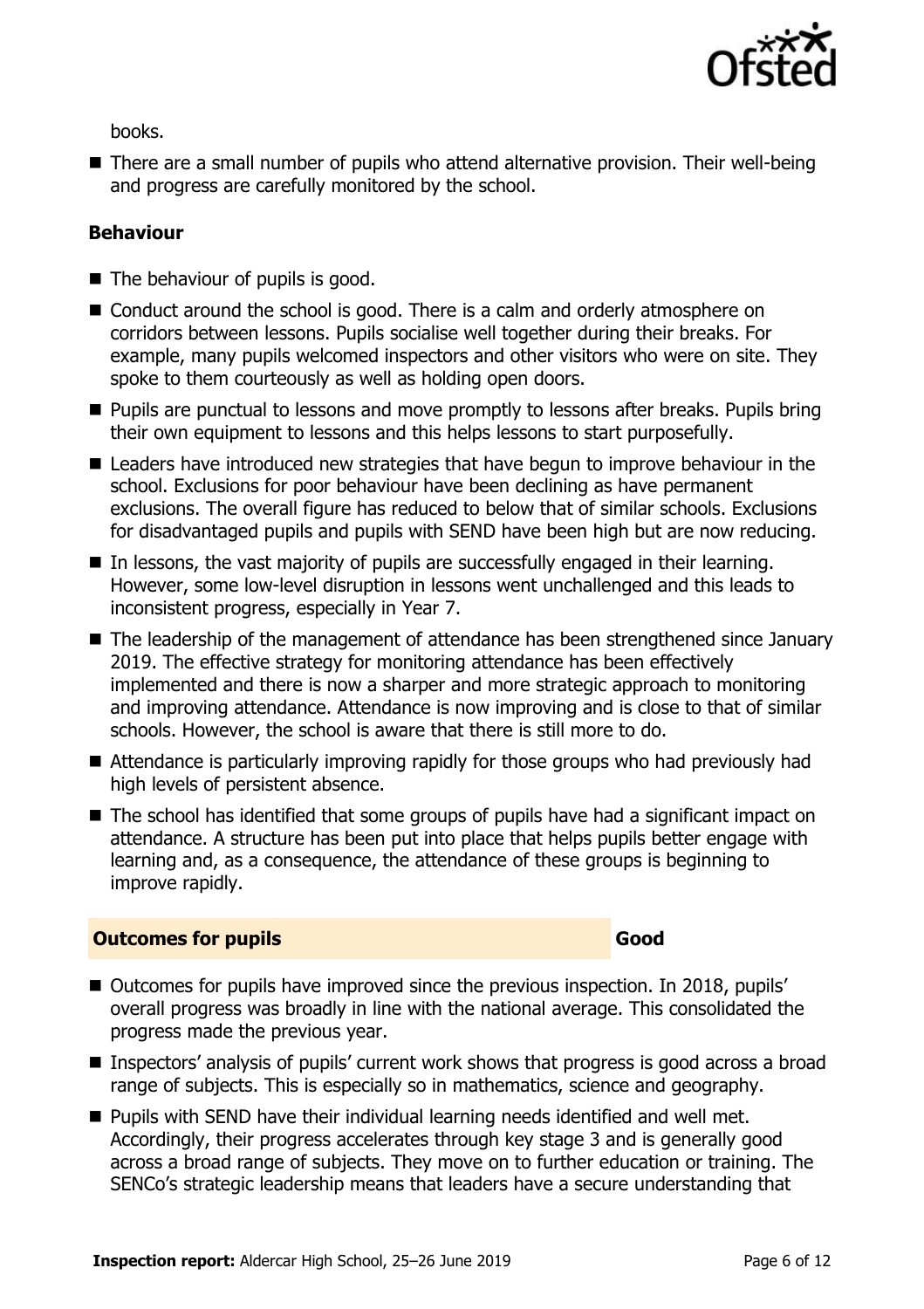

funding to support pupils with SEND is targeted effectively.

- Leaders have correctly identified that catch-up funding needs to be targeted at improving literacy rates. There is a programme of accelerated reading to help address this. However, there is a need for better strategic leadership so that the school is aware of where there is evidence of impact so that pupils can access the curriculum more successfully.
- $\blacksquare$  Following a review of how the pupil premium funding is used, leaders now have a better understanding of strategies that have a positive effect on progress. This is especially evident in key stage 3, where disadvantaged pupils are making good progress from their starting points.
- Leaders have an accurate picture of where pupils achieve well and where there is a need to improve outcomes more rapidly. For example, outcomes in science were below average in 2018. The appointment of new staff, including a faculty leader, has brought drive and clarity to the faculty, resolving the issues that led to some groups of pupils underachieving. Work in Year 10 books demonstrated good work. In mathematics, improvements implemented have been sustained and pupils are making better than expected progress. However, there are still some areas of inconsistency across faculties that are beginning to be addressed.
- Overall, the most able pupils make good progress. The appointment of the new headteacher has seen an improvement at key stage 3 as the school begins to raise aspirations. The school has clear programmes in place to support pupils through key stage 4. However, there are still occasions when pupils who had low prior attainment are not expected to work as hard as they could. As a consequence, these pupils do not, as a matter of routine, make the progress of which they are capable.
- **Pupils are well prepared for the next stage in their education. The proportion of pupils** entering sustained education, employment or training at the end of Year 11 is above the national average.

#### **16 to 19 study programmes Requires improvement**

- There is a new head of sixth form in place and she has identified what the school needs to do in order to improve provision and is beginning to implement change.
- Too many students were not completing their studies and retention rates were well below average. This was because too many students were on courses that were not suitable to their needs.
- The school has begun to rectify this area. All students are now interviewed by the headteacher and the head of sixth form. This has ensured that pupils are following suitable qualifications. The retention rates, while still below average, are showing improvements.
- Leaders provide for a range of qualifications that are responsive to the identified needs of the students. They offer a combination of academic and vocational qualifications.
- For the last two years, student outcomes at the end of Year 13 have been too low. From their different starting points, students have made progress that is below that of other students nationally.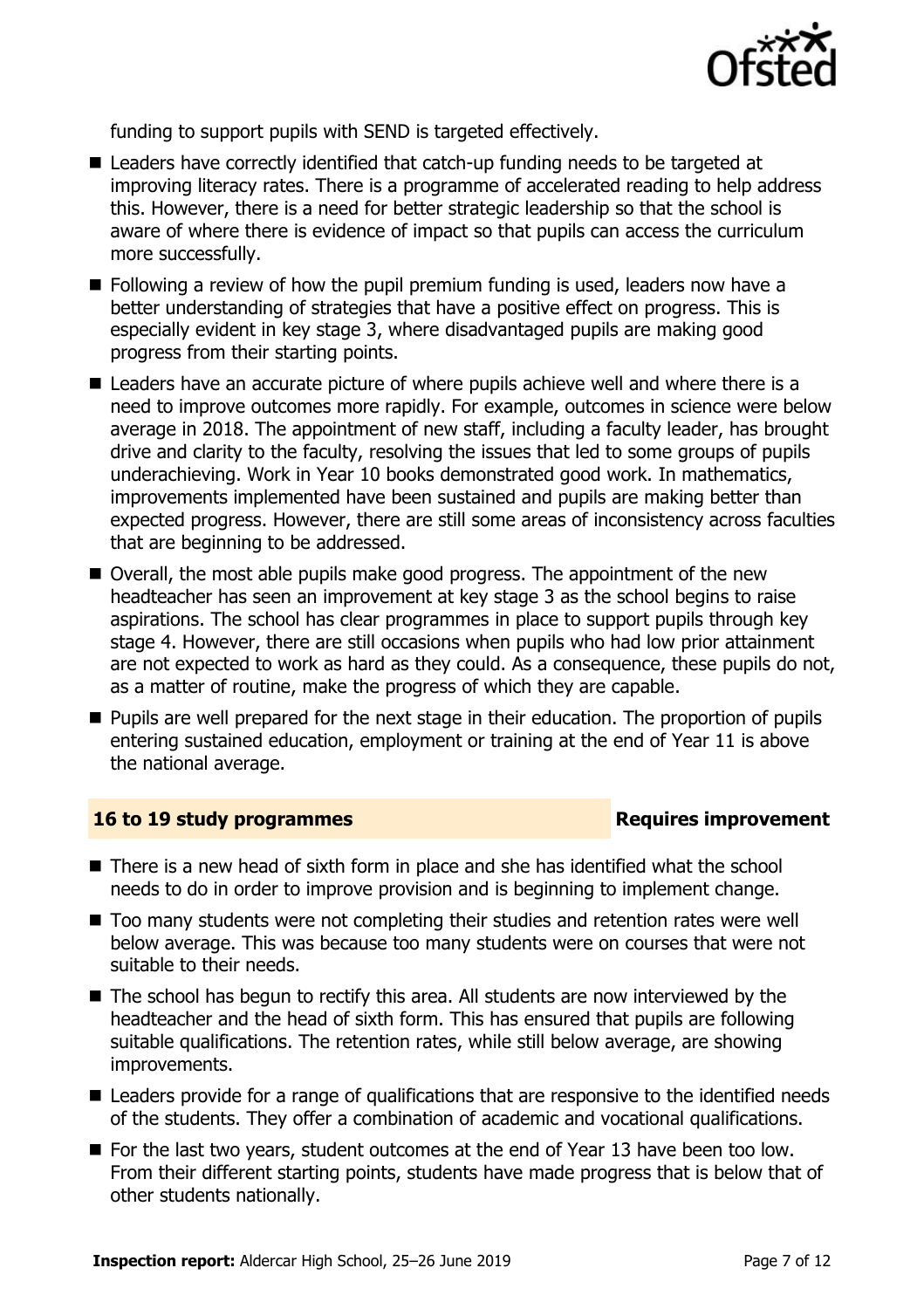

- Current outcomes for students, while indicating improvements, remain too far behind those of their peers.
- The provision for those who need to retake GCSE examinations in English and/or mathematics has been variable in the past. Although pupils make good progress in English, this has not been consistently the case in mathematics since the last inspection. Current provision has been adapted to better reflect needs of students, reflecting leaders' actions elsewhere in the school.
- Careers advice and quidance for the sixth form is very effective. All students have the opportunity to undertake a work experience placement. Visits are arranged to a widening variety of higher education institutions in order to raise aspirations. Consequently, all those who complete their studies have progressed to further education, employment or training.
- Students said that they enjoyed being in the sixth form. They felt that their teachers knew them well and were willing to offer support and challenge. They felt that the monitoring of their progress was very effective and where students were falling behind, strategies were put in place to support them.
- The school are aware that while tutors know students well, there are aspects of their personal development and welfare that need to be refined. Support for students who are struggling with mental health issues is effective and students welcome the support that they receive.
- The enhanced resource centre for students with SEND is very effective. Students who would not normally access sixth-form provision have a bespoke curriculum at level 1 designed for them. Students thrive in this centre and they are prepared well for their next steps in education, training or employment. They go on to high-quality, valuable placements more confident and able to engage in their education.
- Students are given opportunities to develop their leadership skills and build their confidence. Students work with younger pupils as subject champions, encouraging them to better participate in their subjects. The student council has real responsibility. Dialogue between students and the sixth-form leadership team has helped to identify areas for development in student welfare.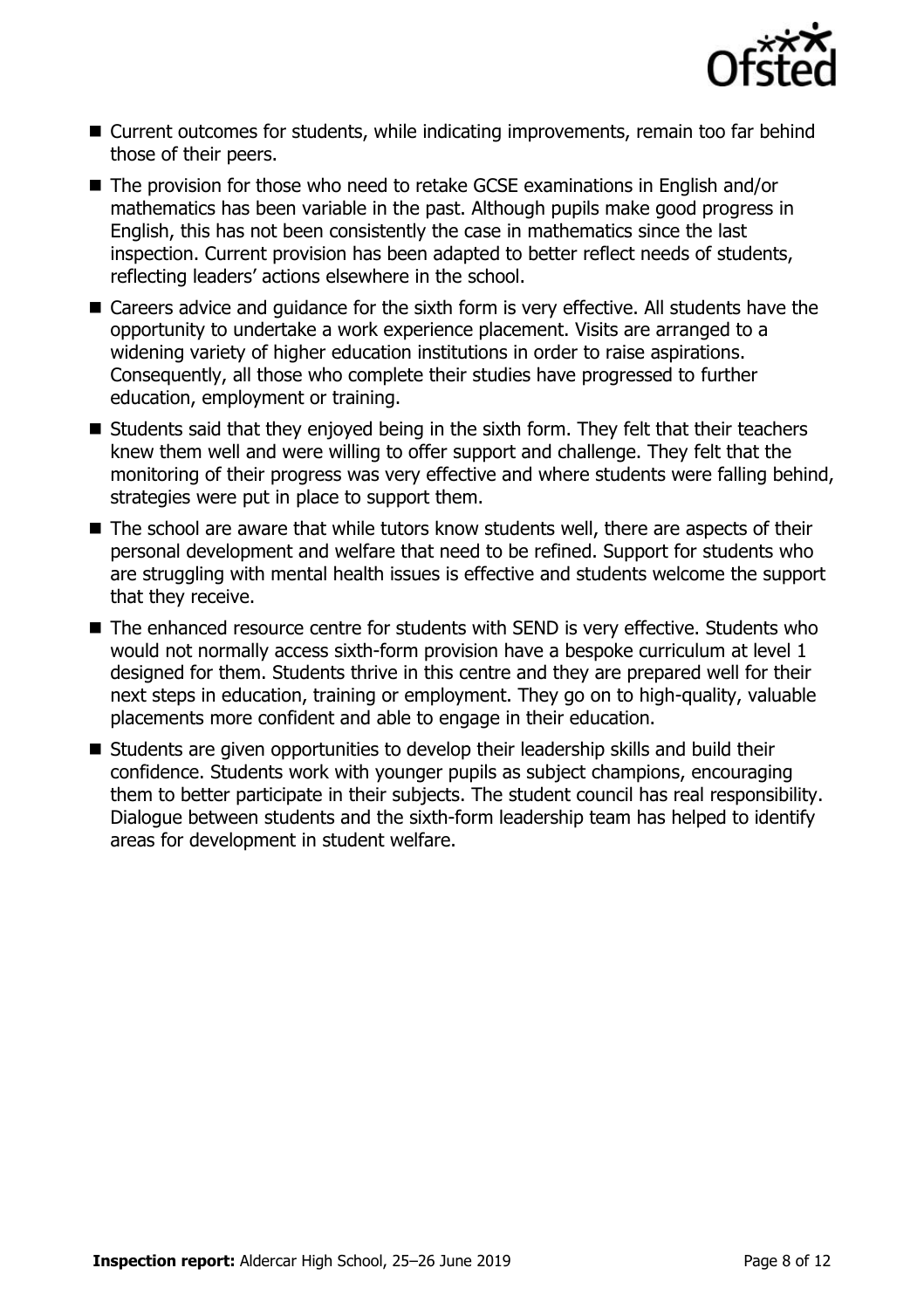

# **School details**

| Unique reference number | 112939     |
|-------------------------|------------|
| Local authority         | Derbyshire |
| Inspection number       | 10087347   |

This inspection of the school was carried out under section 5 of the Education Act 2005.

| Type of school                                           | Secondary               |
|----------------------------------------------------------|-------------------------|
| School category                                          | Community               |
| Age range of pupils                                      | 11 to 18                |
| Gender of pupils                                         | Mixed                   |
| Gender of pupils in 16 to 19 study<br>programmes         | Mixed                   |
| Number of pupils on the school roll                      | 567                     |
| Of which, number on roll in 16 to 19 study<br>programmes | 54                      |
| Appropriate authority                                    | The governing body      |
| Chair                                                    | <b>Alix Round</b>       |
| Headteacher                                              | <b>Clare Hatto</b>      |
| Telephone number                                         | 01773 712 477           |
| Website                                                  | www.aldercarhigh.co.uk  |
| <b>Email address</b>                                     | info@aldercarhigh.co.uk |
| Date of previous inspection                              | 7 March 2017            |

#### **Information about this school**

- The school is a smaller than average-sized secondary school.
- The school is a community school within Derbyshire local authority.
- The school is in an area of above-average deprivation.
- The proportion of disadvantaged pupils is above the national average.
- The proportion of pupils with SEND is above the national average.
- **Pupils are predominantly of White British heritage.**
- **Pupil prior attainment was below national average for all year groups.**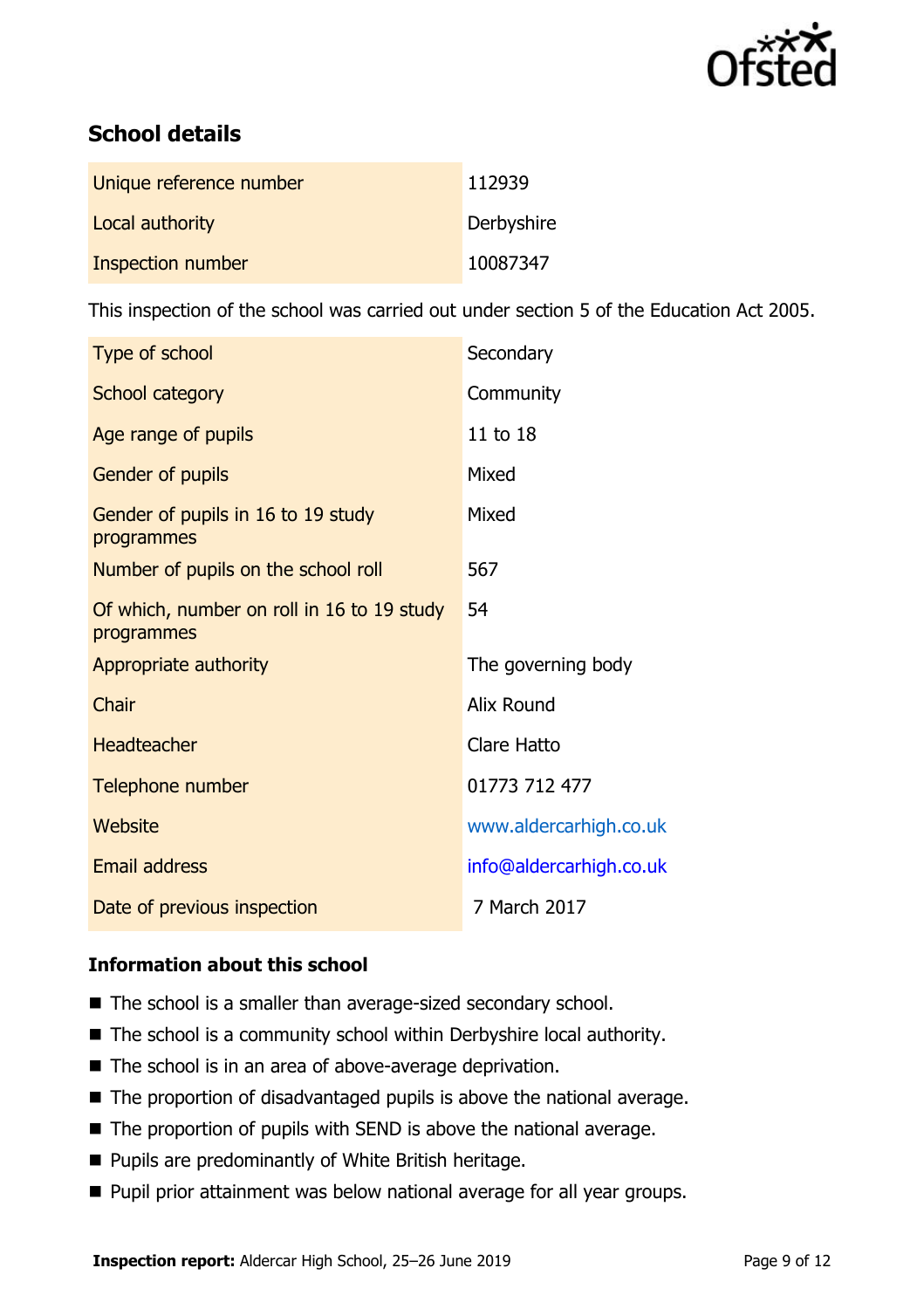

■ The school uses Amber Valley and Erewash Support Centre (AVESC) and Tailor Made Programmes as alternative provision for a very small number of pupils.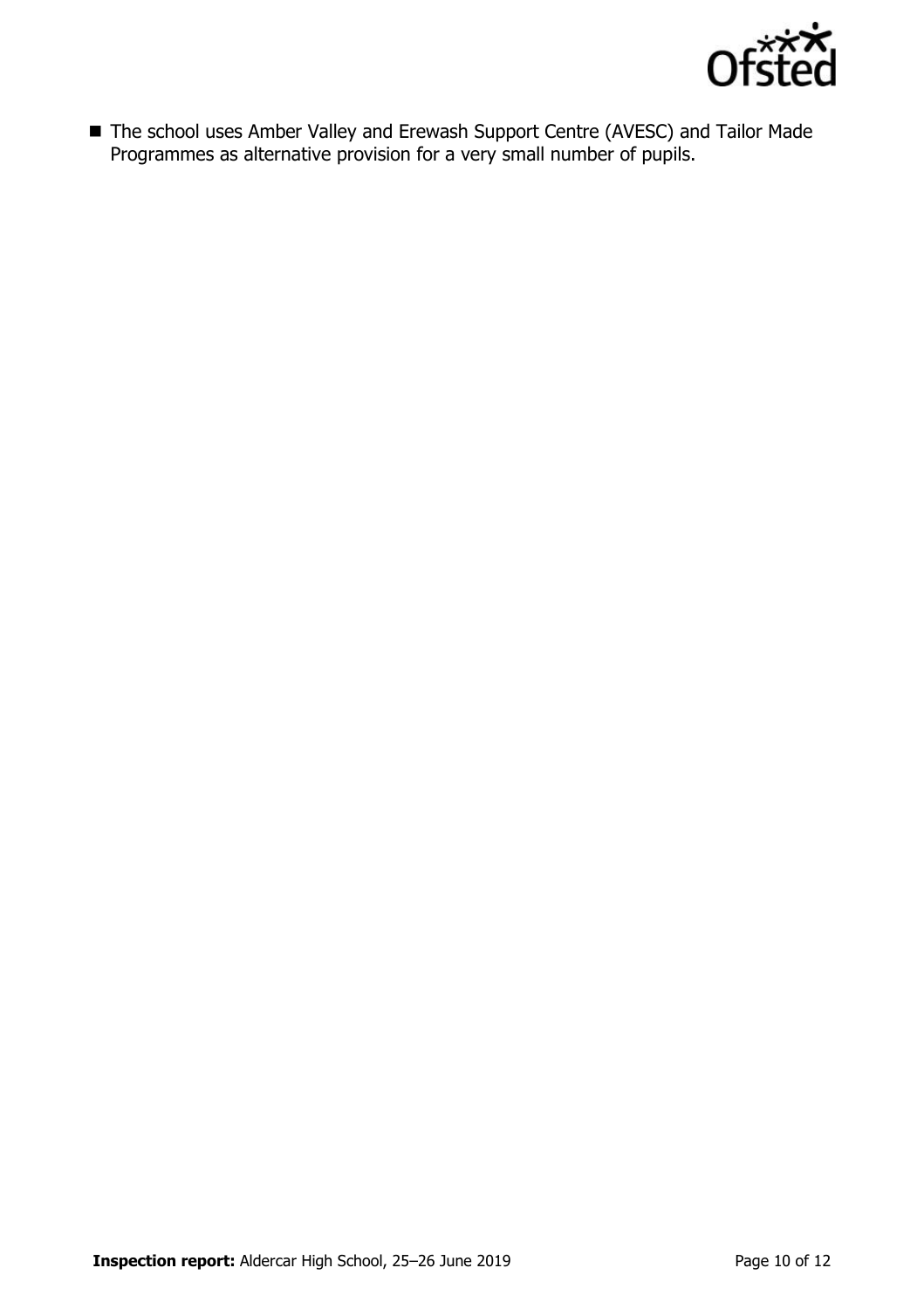

# **Information about this inspection**

- Inspectors carried out observations of teaching and learning mainly at key stage 3 and in a wide range of subjects. Inspectors also visited registration sessions and watched an assembly.
- **Inspectors looked carefully at pupils' books during lessons. As there were no Year 11** lessons, inspectors carried out an extensive work scrutiny in English, mathematics, science, history, geography and Spanish.
- Inspectors held discussions with the headteacher, senior leaders, faculty leaders, teachers, other members of staff, representatives of the governing body and a representative from the local authority.
- Inspectors took into account the 41 responses to Ofsted's staff questionnaire and the 36 responses to Parent View. They reviewed the 18 free-text responses to Parent View.
- Inspectors spent time observing pupils moving around school at different times of the day, including at break and lunchtime.
- $\blacksquare$  Inspectors spoke with pupils informally around the school and held formal discussions with groups of pupils across all phases.
- A wide variety of documents were scrutinised, including information relating to attendance, behaviour, safeguarding, pupils' progress, the checks made on the quality of teaching and learning, the school's self-evaluation and improvement plans and minutes of governors' meetings.

#### **Inspection team**

| Paul Sweeney, lead inspector | <b>Ofsted Inspector</b> |
|------------------------------|-------------------------|
| Jo Ward                      | <b>Ofsted Inspector</b> |
| <b>Stuart Anderson</b>       | <b>Ofsted Inspector</b> |